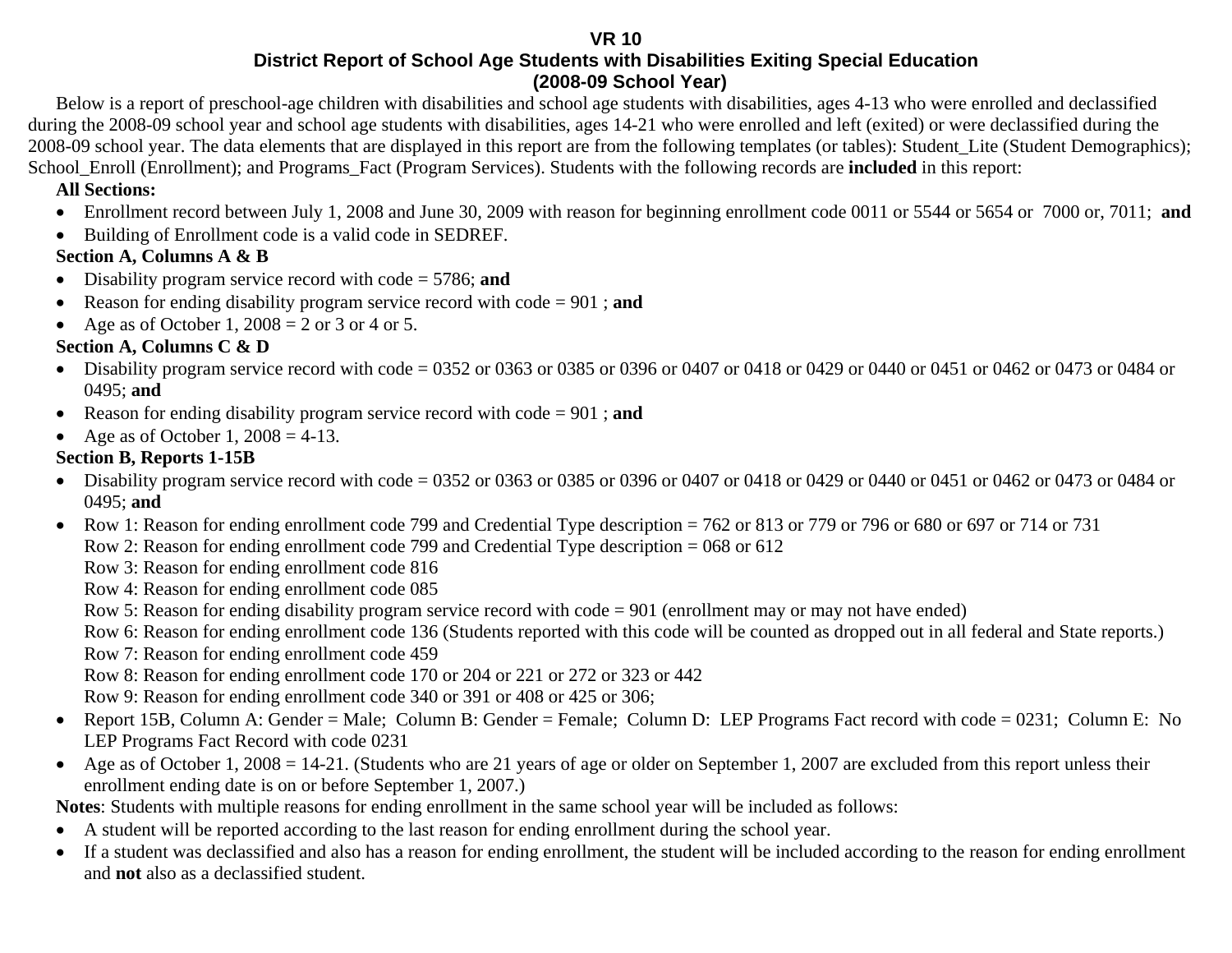$\bullet$  If a student has a reason for ending enrollment, but returns to school in the same school year and has an EOY (end of year) reason for ending enrollment, the student is deemed to be still enrolled so is excluded from the report.

#### **Section C**

- Disability program service record with code = 0352 or 0363 or 0385 or 0396 or 0407 or 0418 or 0429 or 0440 or 0451 or 0462 or 0473 or 0484 or 0495; **and**
- $\bullet$ Reason for ending enrollment record with code = 799 or 085 or 816; **and**
- •Postgraduate Plan Description codes 1-11; **and**
- •Age as of October 1,  $2008 = 14-21$ .

This report includes a listing of students who are **included** in the report, which are those students that meet the above criteria and a listing of students who are **excluded** from the report, which are those students that meet some of the above criteria but not all. School districts should use these lists to verify the accuracy of data submitted for each student. The reports with aggregate numbers provide the results the State will use in all Statewide and district level aggregations for reporting and analysis.

#### **The following reasonability checks are programmed into Section B, Report 14 of this VR10 report:**

The total reported in every row of Section B, Report 14 are compared with the same total in the VR10 report from the 2007-08 school year. The total numbers for both years are displayed for your information. After the data are certified, school districts will be required to provide an explanation of any discrepancy of 10 students **and** 10 percent in any row between 2008-09 and 2007-08 totals. The request for an explanation does not mean a district or school cannot have a discrepancy of 10 students **and** 10 percent; it just means that the Department needs an explanation of possible circumstances or change in policy that may have caused such a discrepancy.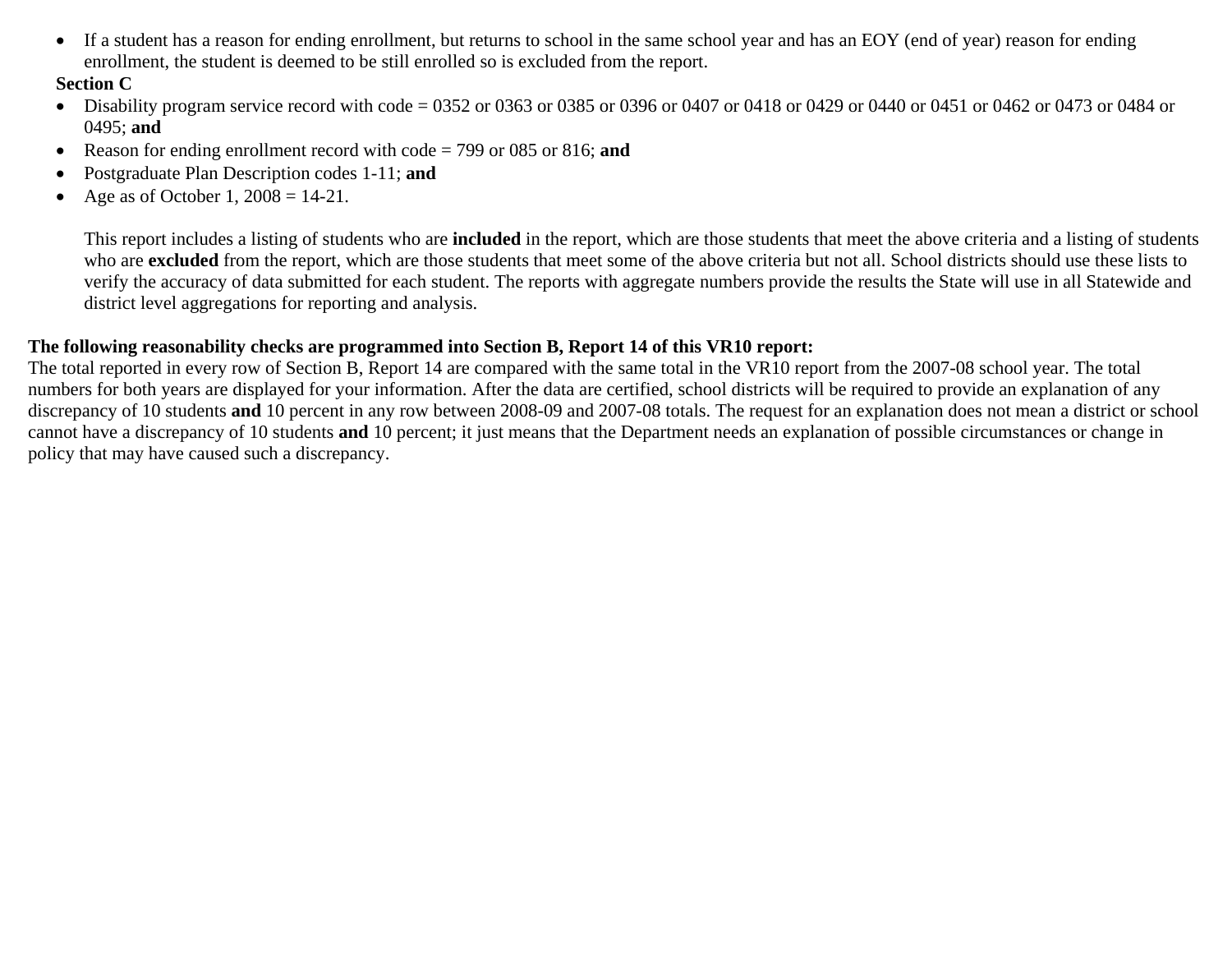**Directions:** Please review list of **included** and **excluded** students that accompany this report and verify the accuracy of all data included for each student in these lists. The report tables below display the aggregate numbers of students that meet the criteria to be included in each cell of the tables below. The links below the numbers in each cell provide a list of students. If any student information needs to be corrected, please resubmit your district files with the **necessary corrections to the Regional Information Center (or to the data warehouse for large cities) within the verification time period.**

### **VR-10 Section A: Report of Students with Disabilities Declassified Between Ages 3-13 July 1, 2008 to June 30, 2009**

|             |                                                           | $\mathbf A$                                    | $\bf{B}$                                                                                                                                                                                                                                                                                   | $\mathbf C$                                                                                              | $\mathbf{D}$                                                                                                     |
|-------------|-----------------------------------------------------------|------------------------------------------------|--------------------------------------------------------------------------------------------------------------------------------------------------------------------------------------------------------------------------------------------------------------------------------------------|----------------------------------------------------------------------------------------------------------|------------------------------------------------------------------------------------------------------------------|
|             |                                                           |                                                |                                                                                                                                                                                                                                                                                            | Age is as of October 1, 2008                                                                             |                                                                                                                  |
| Line<br>No. | <b>Disability Category</b>                                | <b>PRESCHOOL</b><br>Declassified at Age 2 or 3 | PRESCHOOL to SCHOOL-<br><b>AGE TRANSITION Enrolled</b><br>in General Education Without<br>a Disability Classification<br><b>After Transitioning from</b><br><b>Preschool Special Education to</b><br><b>School-Age Programs or</b><br><b>Preschool Child Declassified at</b><br>Age 4 or 5 | <b>SCHOOL-AGE</b><br><b>Declassified and Returned to</b><br><b>General Education Between</b><br>Ages 4-8 | <b>SCHOOL-AGE</b><br><b>Declassified and Returned to</b><br><b>General Education Between</b><br><b>Ages 9-13</b> |
| 1           | <b>Autism</b>                                             |                                                |                                                                                                                                                                                                                                                                                            |                                                                                                          |                                                                                                                  |
| 2           | <b>Emotional Disturbance</b>                              |                                                |                                                                                                                                                                                                                                                                                            |                                                                                                          |                                                                                                                  |
| 3           | <b>Learning Disability</b>                                |                                                |                                                                                                                                                                                                                                                                                            |                                                                                                          |                                                                                                                  |
| 4           | <b>Mental Retardation</b>                                 |                                                |                                                                                                                                                                                                                                                                                            |                                                                                                          |                                                                                                                  |
| 5           | <b>Deafness</b>                                           |                                                |                                                                                                                                                                                                                                                                                            |                                                                                                          |                                                                                                                  |
| 6           | <b>Hearing Impairment</b>                                 |                                                |                                                                                                                                                                                                                                                                                            |                                                                                                          |                                                                                                                  |
| 7           | <b>Speech or Language Impairment</b>                      |                                                |                                                                                                                                                                                                                                                                                            |                                                                                                          |                                                                                                                  |
| 8           | <b>Visual Impairment (includes)</b><br><b>Blindness</b> ) |                                                |                                                                                                                                                                                                                                                                                            |                                                                                                          |                                                                                                                  |
| 9           | <b>Orthopedic Impairment</b>                              |                                                |                                                                                                                                                                                                                                                                                            |                                                                                                          |                                                                                                                  |
| 10          | <b>Other Health Impairment</b>                            |                                                |                                                                                                                                                                                                                                                                                            |                                                                                                          |                                                                                                                  |
| 11          | <b>Multiple Disabilities</b>                              |                                                |                                                                                                                                                                                                                                                                                            |                                                                                                          |                                                                                                                  |
| 12          | <b>Deaf-Blindness</b>                                     |                                                |                                                                                                                                                                                                                                                                                            |                                                                                                          |                                                                                                                  |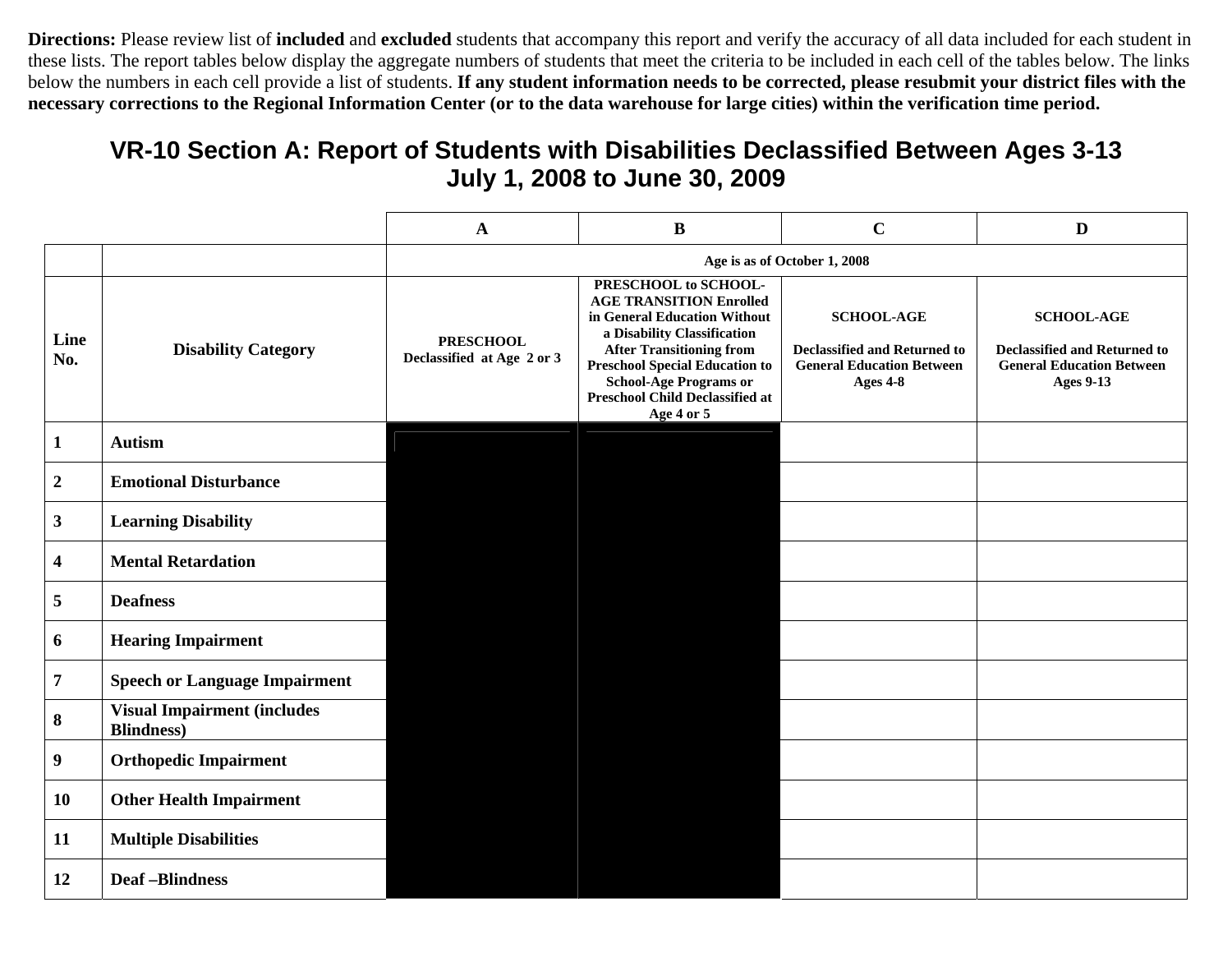| 13 | <b>Traumatic Brain Injury</b>               |  |  |
|----|---------------------------------------------|--|--|
| 14 | <b>Preschool Students with a Disability</b> |  |  |
| 15 | <b>Column Totals</b>                        |  |  |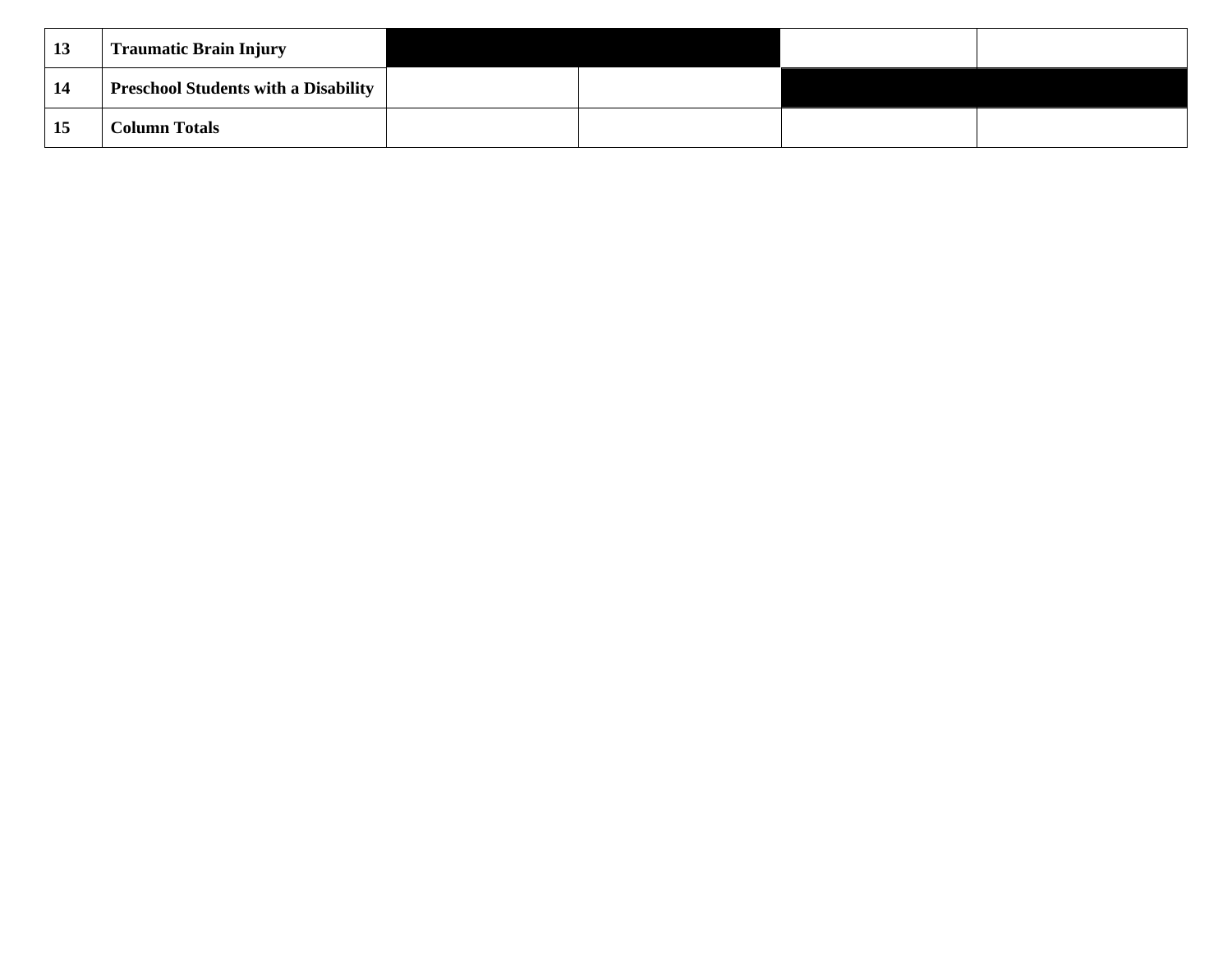### **Report 1: Report of Students with Autism**

|                         |                                      | A  | B  | $\mathbf C$ | D                         | Е  | F  | G  | H  |             |
|-------------------------|--------------------------------------|----|----|-------------|---------------------------|----|----|----|----|-------------|
|                         |                                      |    |    |             | Age as of October 1, 2008 |    |    |    |    | Total (A-H) |
|                         | <b>Basis of Exit</b>                 | 14 | 15 | 16          | 17                        | 18 | 19 | 20 | 21 |             |
| 1                       | <b>Regents Diploma</b>               |    |    |             |                           |    |    |    |    |             |
| $\overline{2}$          | <b>Local Diploma</b>                 |    |    |             |                           |    |    |    |    |             |
|                         | <b>High School Equivalency</b>       |    |    |             |                           |    |    |    |    |             |
| 3                       | Diploma (Also referred to as         |    |    |             |                           |    |    |    |    |             |
|                         | <b>GED Diploma)</b>                  |    |    |             |                           |    |    |    |    |             |
| $\overline{\mathbf{4}}$ | <b>Individualized Education</b>      |    |    |             |                           |    |    |    |    |             |
|                         | Program Diploma                      |    |    |             |                           |    |    |    |    |             |
| 5                       | <b>Declassified and Returned to</b>  |    |    |             |                           |    |    |    |    |             |
|                         | <b>General Education</b>             |    |    |             |                           |    |    |    |    |             |
| 6                       | <b>Reached Maximum Age</b>           |    |    |             |                           |    |    |    |    |             |
| $\overline{7}$          | <b>Died</b>                          |    |    |             |                           |    |    |    |    |             |
| 8                       | <b>Moved, Known to be Continuing</b> |    |    |             |                           |    |    |    |    |             |
| 9                       | <b>Dropped Out</b>                   |    |    |             |                           |    |    |    |    |             |
| <b>10</b>               | <b>Total</b>                         |    |    |             |                           |    |    |    |    |             |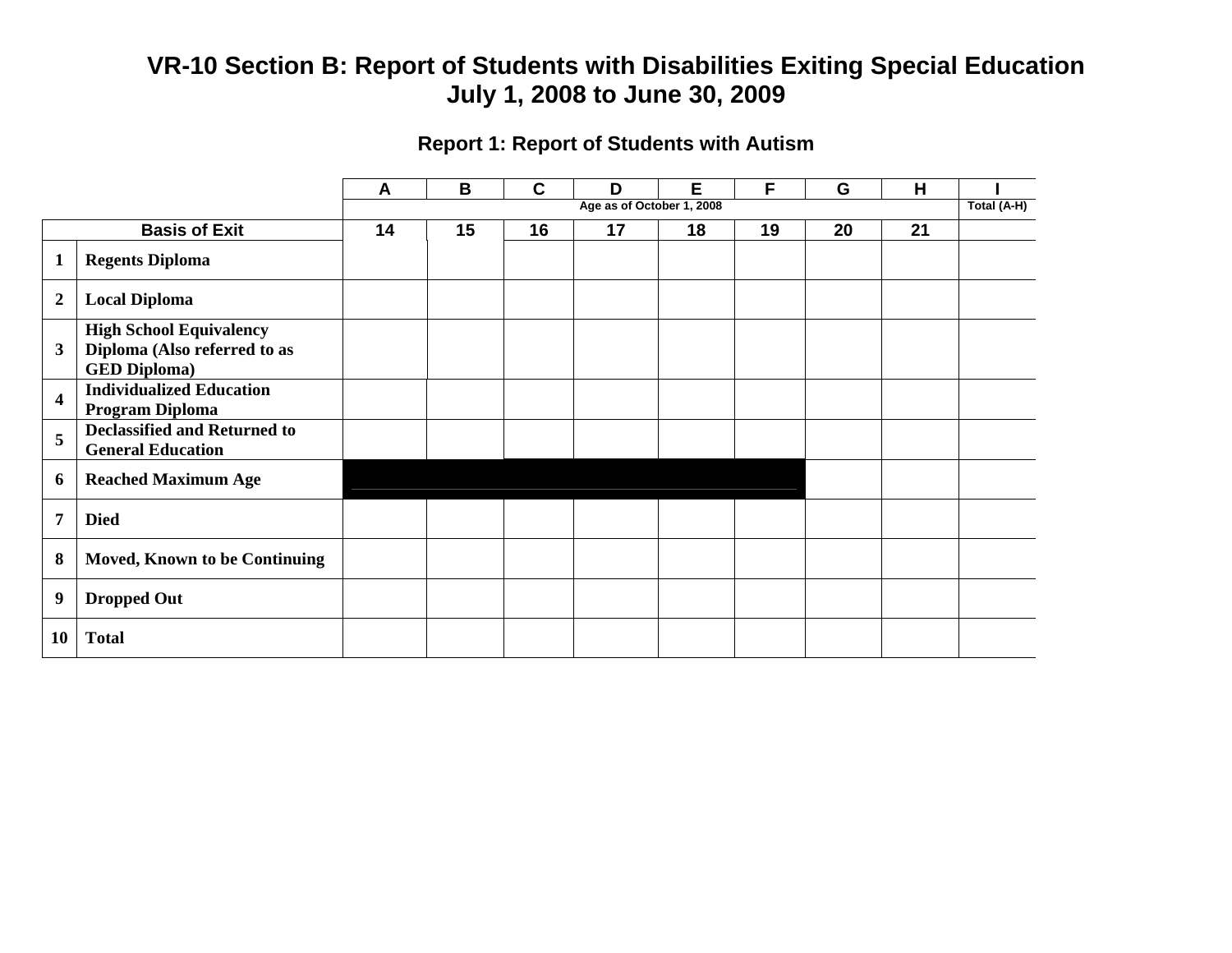### **Report 2: Report of Students with Emotional Disturbance**

|                         |                                     | A  | B  | $\mathbf C$ | D                         | E  | F  | G  | H  |             |
|-------------------------|-------------------------------------|----|----|-------------|---------------------------|----|----|----|----|-------------|
|                         |                                     |    |    |             | Age as of October 1, 2008 |    |    |    |    | Total (A-H) |
|                         | <b>Basis of Exit</b>                | 14 | 15 | 16          | 17                        | 18 | 19 | 20 | 21 |             |
| 1                       | <b>Regents Diploma</b>              |    |    |             |                           |    |    |    |    |             |
| $\overline{2}$          | <b>Local Diploma</b>                |    |    |             |                           |    |    |    |    |             |
|                         | <b>High School Equivalency</b>      |    |    |             |                           |    |    |    |    |             |
| $\mathbf{3}$            | Diploma (Also referred to as        |    |    |             |                           |    |    |    |    |             |
|                         | <b>GED Diploma)</b>                 |    |    |             |                           |    |    |    |    |             |
| $\overline{\mathbf{4}}$ | <b>Individualized Education</b>     |    |    |             |                           |    |    |    |    |             |
|                         | Program Diploma                     |    |    |             |                           |    |    |    |    |             |
| 5                       | <b>Declassified and Returned to</b> |    |    |             |                           |    |    |    |    |             |
|                         | <b>General Education</b>            |    |    |             |                           |    |    |    |    |             |
| 6                       | <b>Reached Maximum Age</b>          |    |    |             |                           |    |    |    |    |             |
| $\overline{7}$          | <b>Died</b>                         |    |    |             |                           |    |    |    |    |             |
| 8                       | Moved, Known to be Continuing       |    |    |             |                           |    |    |    |    |             |
| 9                       | <b>Dropped Out</b>                  |    |    |             |                           |    |    |    |    |             |
| <b>10</b>               | <b>Total</b>                        |    |    |             |                           |    |    |    |    |             |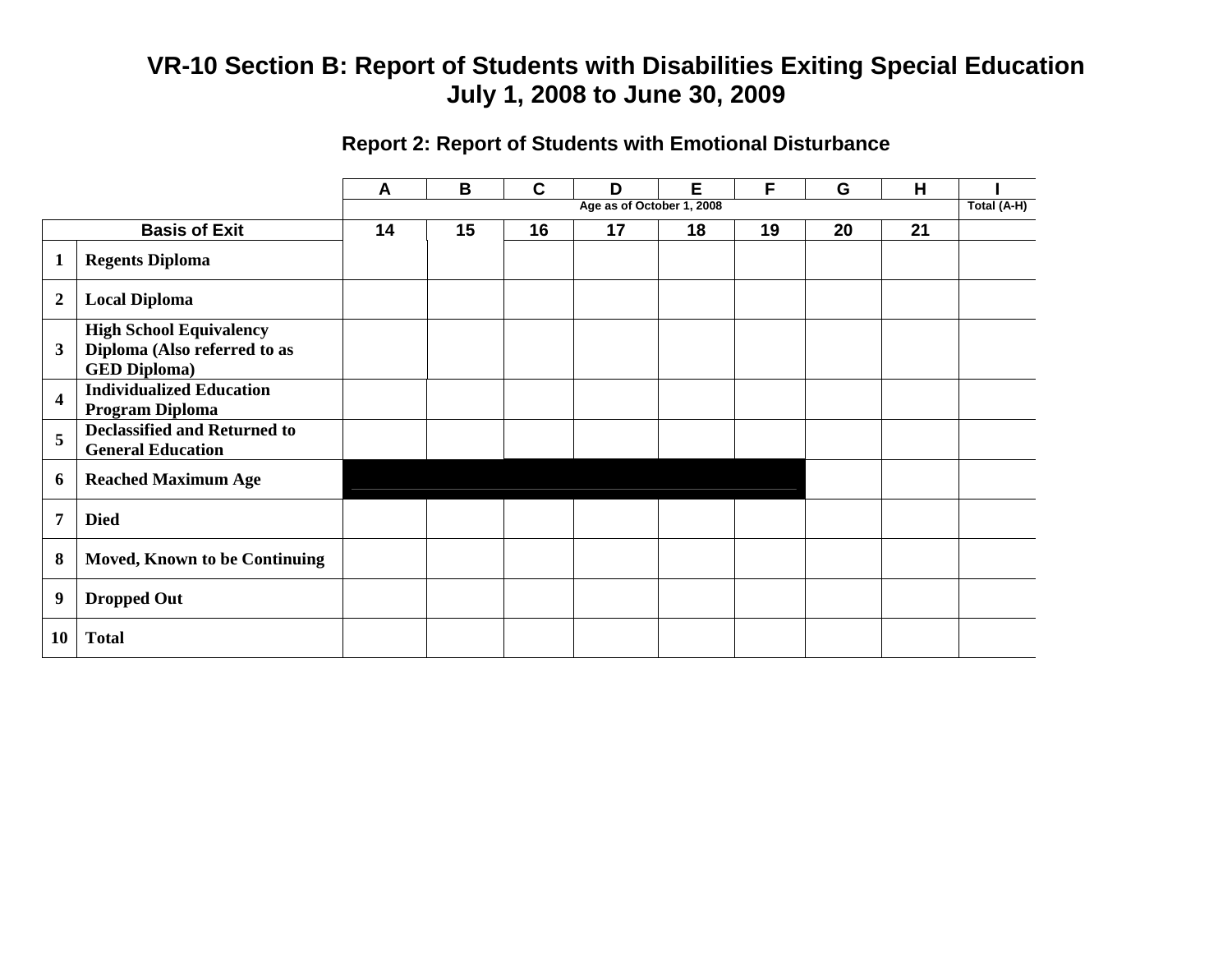|                         |                                                                                       | A  | B  | C  | D                         | Е  | F  | G  | H  |             |
|-------------------------|---------------------------------------------------------------------------------------|----|----|----|---------------------------|----|----|----|----|-------------|
|                         |                                                                                       |    |    |    | Age as of October 1, 2008 |    |    |    |    | Total (A-H) |
|                         | <b>Basis of Exit</b>                                                                  | 14 | 15 | 16 | 17                        | 18 | 19 | 20 | 21 |             |
| $\mathbf{1}$            | <b>Regents Diploma</b>                                                                |    |    |    |                           |    |    |    |    |             |
| $\overline{2}$          | <b>Local Diploma</b>                                                                  |    |    |    |                           |    |    |    |    |             |
| $\mathbf{3}$            | <b>High School Equivalency</b><br>Diploma (Also referred to as<br><b>GED Diploma)</b> |    |    |    |                           |    |    |    |    |             |
| $\overline{\mathbf{4}}$ | <b>Individualized Education</b><br><b>Program Diploma</b>                             |    |    |    |                           |    |    |    |    |             |
| 5                       | <b>Declassified and Returned to</b><br><b>General Education</b>                       |    |    |    |                           |    |    |    |    |             |
| 6                       | <b>Reached Maximum Age</b>                                                            |    |    |    |                           |    |    |    |    |             |
| $\overline{7}$          | <b>Died</b>                                                                           |    |    |    |                           |    |    |    |    |             |
| 8                       | Moved, Known to be Continuing                                                         |    |    |    |                           |    |    |    |    |             |
| 9                       | <b>Dropped Out</b>                                                                    |    |    |    |                           |    |    |    |    |             |
| 10                      | <b>Total</b>                                                                          |    |    |    |                           |    |    |    |    |             |

### **Report 3: Report of Students with Learning Disabilities**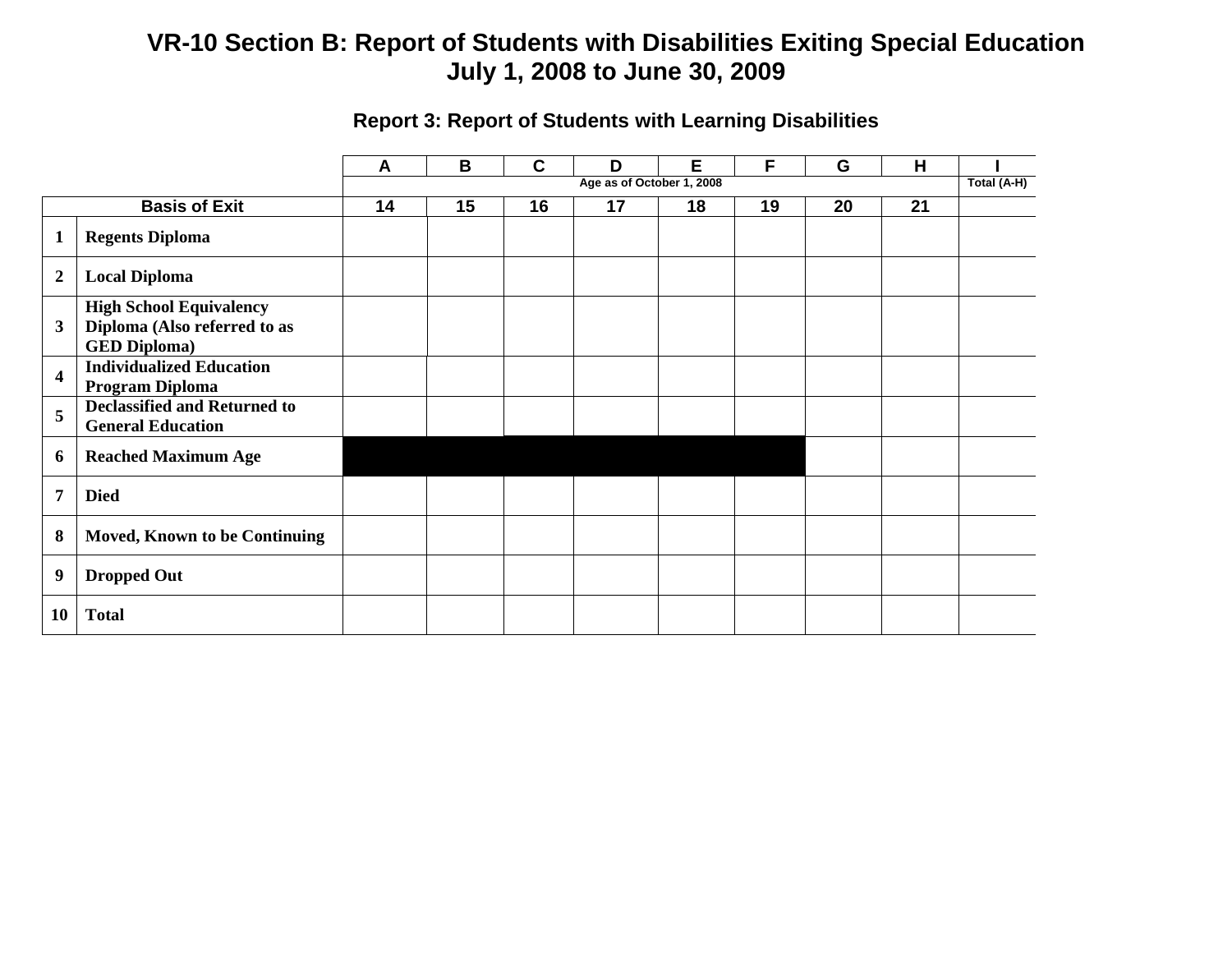|                         |                                                                                       | A  | B  | $\mathbf c$ | D                         | Е  | F  | G  | H  |             |
|-------------------------|---------------------------------------------------------------------------------------|----|----|-------------|---------------------------|----|----|----|----|-------------|
|                         |                                                                                       |    |    |             | Age as of October 1, 2008 |    |    |    |    | Total (A-H) |
|                         | <b>Basis of Exit</b>                                                                  | 14 | 15 | 16          | 17                        | 18 | 19 | 20 | 21 |             |
|                         | <b>Regents Diploma</b>                                                                |    |    |             |                           |    |    |    |    |             |
| $\boldsymbol{2}$        | <b>Local Diploma</b>                                                                  |    |    |             |                           |    |    |    |    |             |
| $\mathbf{3}$            | <b>High School Equivalency</b><br>Diploma (Also referred to as<br><b>GED Diploma)</b> |    |    |             |                           |    |    |    |    |             |
| $\overline{\mathbf{4}}$ | <b>Individualized Education</b><br>Program Diploma                                    |    |    |             |                           |    |    |    |    |             |
| 5                       | <b>Declassified and Returned to</b><br><b>General Education</b>                       |    |    |             |                           |    |    |    |    |             |
| 6                       | <b>Reached Maximum Age</b>                                                            |    |    |             |                           |    |    |    |    |             |
| $\overline{7}$          | <b>Died</b>                                                                           |    |    |             |                           |    |    |    |    |             |
| 8                       | <b>Moved, Known to be Continuing</b>                                                  |    |    |             |                           |    |    |    |    |             |
| $\boldsymbol{9}$        | <b>Dropped Out</b>                                                                    |    |    |             |                           |    |    |    |    |             |
| 10                      | <b>Total</b>                                                                          |    |    |             |                           |    |    |    |    |             |

### **Report 4: Report of Students with Mental Retardation**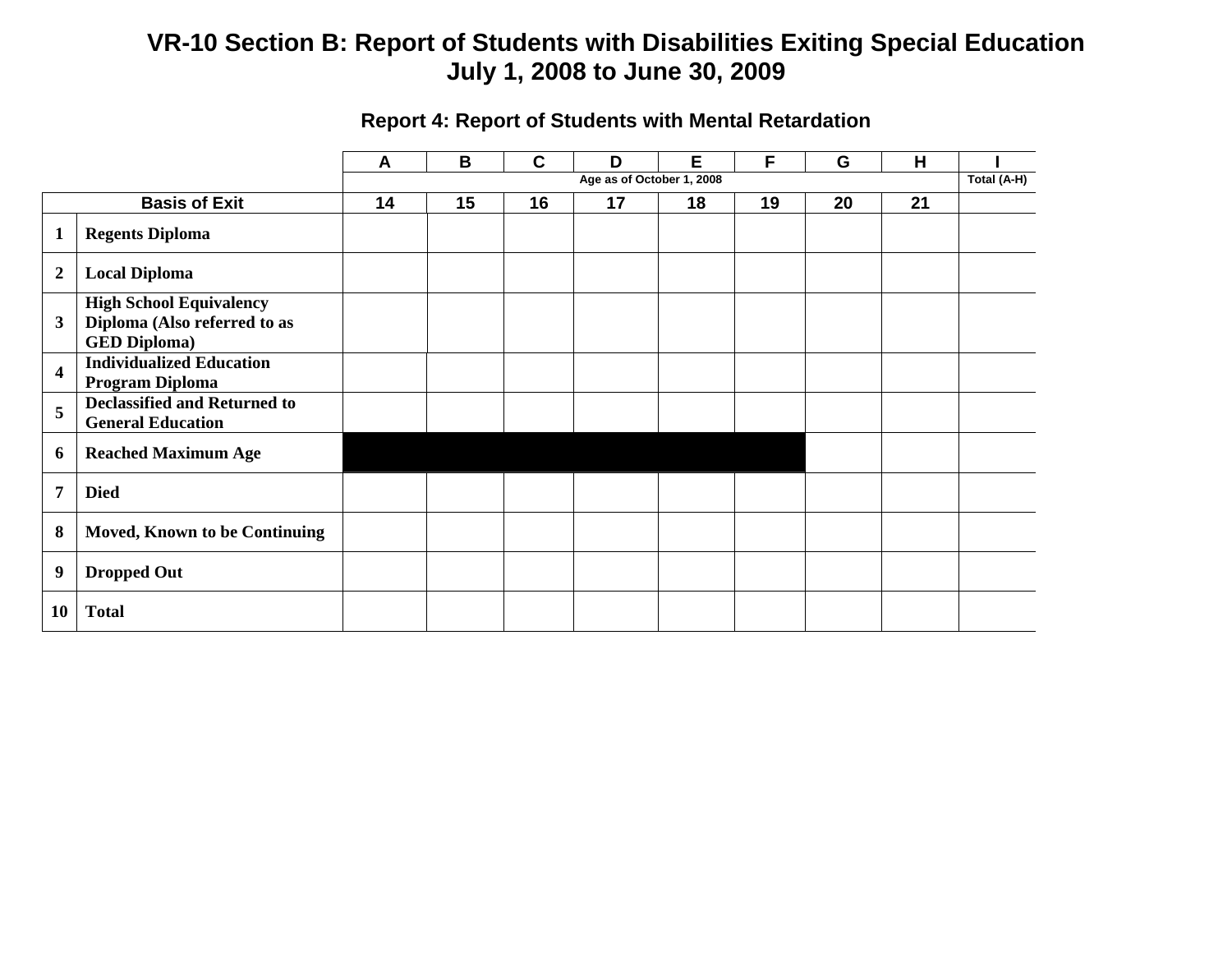|                         |                                                                                       | A  | B  | C  | D                         | Е  | F  | G  | H  |             |
|-------------------------|---------------------------------------------------------------------------------------|----|----|----|---------------------------|----|----|----|----|-------------|
|                         |                                                                                       |    |    |    | Age as of October 1, 2008 |    |    |    |    | Total (A-H) |
|                         | <b>Basis of Exit</b>                                                                  | 14 | 15 | 16 | 17                        | 18 | 19 | 20 | 21 |             |
| $\mathbf{1}$            | <b>Regents Diploma</b>                                                                |    |    |    |                           |    |    |    |    |             |
| $\boldsymbol{2}$        | <b>Local Diploma</b>                                                                  |    |    |    |                           |    |    |    |    |             |
| 3                       | <b>High School Equivalency</b><br>Diploma (Also referred to as<br><b>GED Diploma)</b> |    |    |    |                           |    |    |    |    |             |
| $\overline{\mathbf{4}}$ | <b>Individualized Education</b><br>Program Diploma                                    |    |    |    |                           |    |    |    |    |             |
| 5                       | <b>Declassified and Returned to</b><br><b>General Education</b>                       |    |    |    |                           |    |    |    |    |             |
| 6                       | <b>Reached Maximum Age</b>                                                            |    |    |    |                           |    |    |    |    |             |
| $\overline{7}$          | <b>Died</b>                                                                           |    |    |    |                           |    |    |    |    |             |
| 8                       | <b>Moved, Known to be Continuing</b>                                                  |    |    |    |                           |    |    |    |    |             |
| 9                       | <b>Dropped Out</b>                                                                    |    |    |    |                           |    |    |    |    |             |
| 10                      | <b>Total</b>                                                                          |    |    |    |                           |    |    |    |    |             |

### **Report 5: Report of Students with Deafness**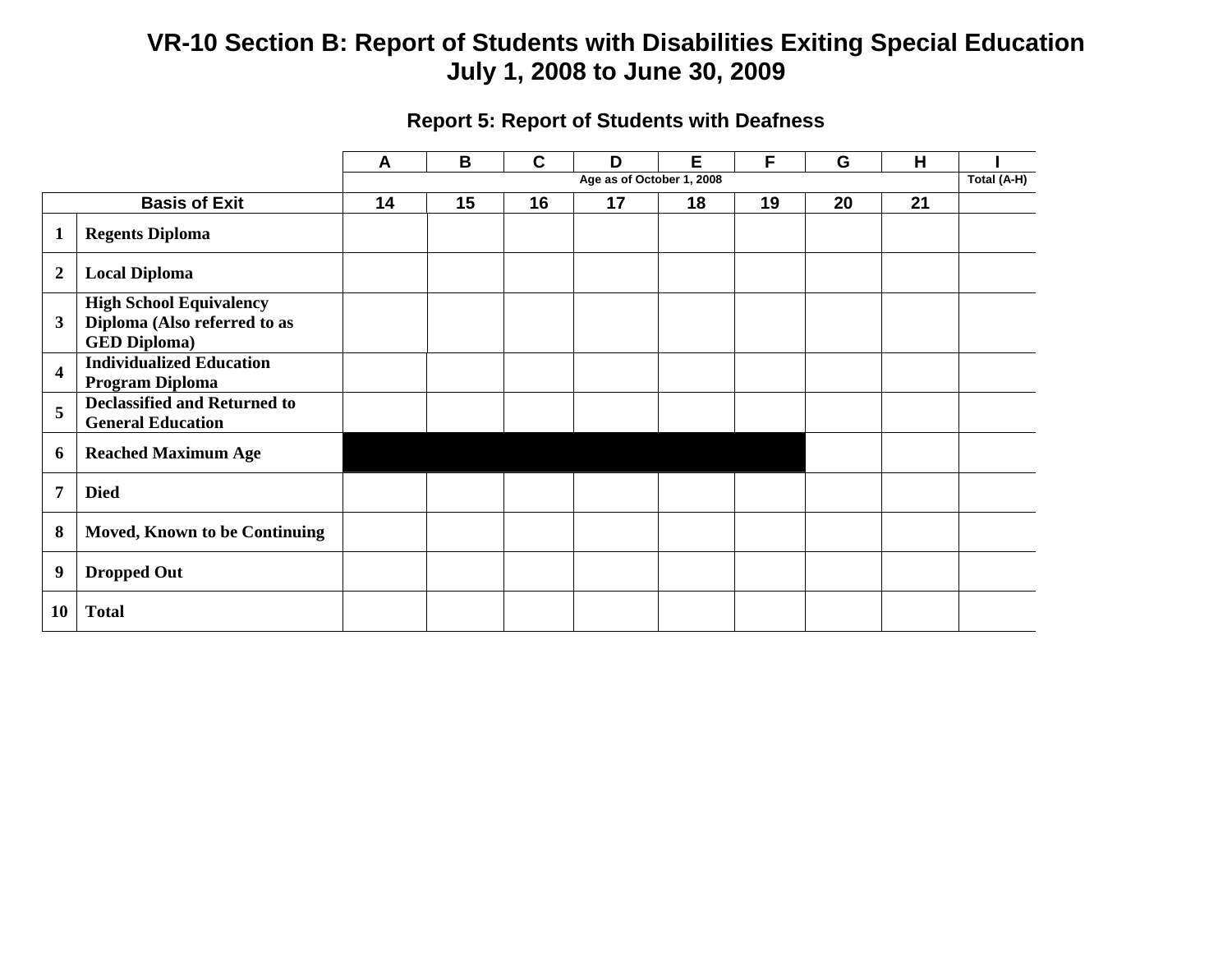|                         |                                                                                       | A  | B  | C  | D                         | Е  | F  | G  | H  |             |
|-------------------------|---------------------------------------------------------------------------------------|----|----|----|---------------------------|----|----|----|----|-------------|
|                         |                                                                                       |    |    |    | Age as of October 1, 2008 |    |    |    |    | Total (A-H) |
|                         | <b>Basis of Exit</b>                                                                  | 14 | 15 | 16 | 17                        | 18 | 19 | 20 | 21 |             |
| $\mathbf{1}$            | <b>Regents Diploma</b>                                                                |    |    |    |                           |    |    |    |    |             |
| $\boldsymbol{2}$        | <b>Local Diploma</b>                                                                  |    |    |    |                           |    |    |    |    |             |
| $\mathbf{3}$            | <b>High School Equivalency</b><br>Diploma (Also referred to as<br><b>GED Diploma)</b> |    |    |    |                           |    |    |    |    |             |
| $\overline{\mathbf{4}}$ | <b>Individualized Education</b><br>Program Diploma                                    |    |    |    |                           |    |    |    |    |             |
| 5                       | <b>Declassified and Returned to</b><br><b>General Education</b>                       |    |    |    |                           |    |    |    |    |             |
| 6                       | <b>Reached Maximum Age</b>                                                            |    |    |    |                           |    |    |    |    |             |
| $\overline{7}$          | <b>Died</b>                                                                           |    |    |    |                           |    |    |    |    |             |
| 8                       | <b>Moved, Known to be Continuing</b>                                                  |    |    |    |                           |    |    |    |    |             |
| $\boldsymbol{9}$        | <b>Dropped Out</b>                                                                    |    |    |    |                           |    |    |    |    |             |
| 10                      | <b>Total</b>                                                                          |    |    |    |                           |    |    |    |    |             |

### **Report 6: Report of Students with Hearing Impairments**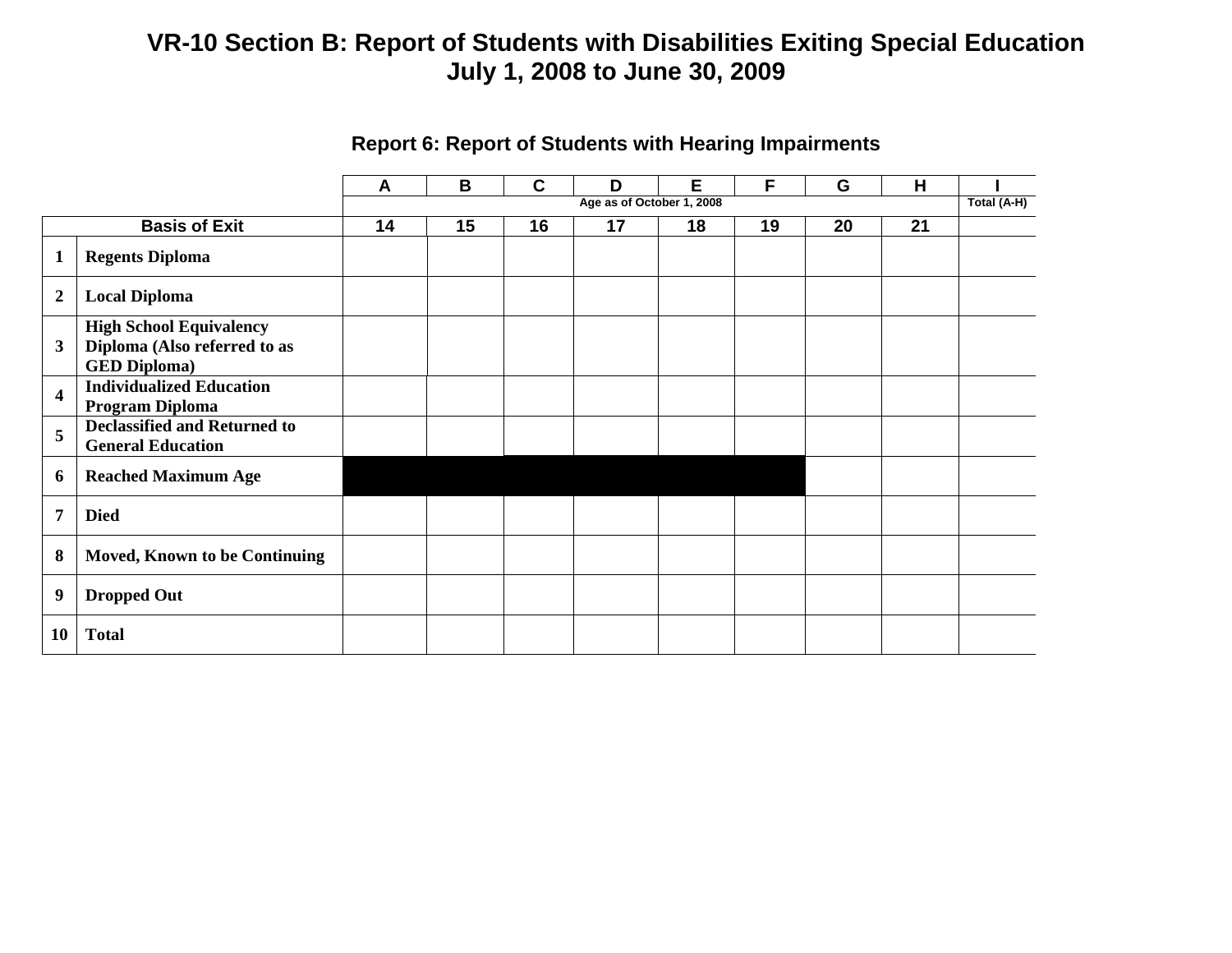|                         |                                                                 | A  | B  | $\mathbf c$ | D                         | E  | F  | G  | H  |             |
|-------------------------|-----------------------------------------------------------------|----|----|-------------|---------------------------|----|----|----|----|-------------|
|                         |                                                                 |    |    |             | Age as of October 1, 2008 |    |    |    |    | Total (A-H) |
|                         | <b>Basis of Exit</b>                                            | 14 | 15 | 16          | 17                        | 18 | 19 | 20 | 21 |             |
| $\mathbf{1}$            | <b>Regents Diploma</b>                                          |    |    |             |                           |    |    |    |    |             |
| $\boldsymbol{2}$        | <b>Local Diploma</b>                                            |    |    |             |                           |    |    |    |    |             |
|                         | <b>High School Equivalency</b>                                  |    |    |             |                           |    |    |    |    |             |
| 3                       | Diploma (Also referred to as                                    |    |    |             |                           |    |    |    |    |             |
|                         | <b>GED Diploma)</b>                                             |    |    |             |                           |    |    |    |    |             |
| $\overline{\mathbf{4}}$ | <b>Individualized Education</b>                                 |    |    |             |                           |    |    |    |    |             |
|                         | <b>Program Diploma</b>                                          |    |    |             |                           |    |    |    |    |             |
| 5                       | <b>Declassified and Returned to</b><br><b>General Education</b> |    |    |             |                           |    |    |    |    |             |
|                         |                                                                 |    |    |             |                           |    |    |    |    |             |
| 6                       | <b>Reached Maximum Age</b>                                      |    |    |             |                           |    |    |    |    |             |
| $\overline{7}$          | <b>Died</b>                                                     |    |    |             |                           |    |    |    |    |             |
| 8                       | <b>Moved, Known to be Continuing</b>                            |    |    |             |                           |    |    |    |    |             |
| $\boldsymbol{9}$        | <b>Dropped Out</b>                                              |    |    |             |                           |    |    |    |    |             |
| <b>10</b>               | <b>Total</b>                                                    |    |    |             |                           |    |    |    |    |             |

# **Report 7: Report of Students with Speech or Language Impairments**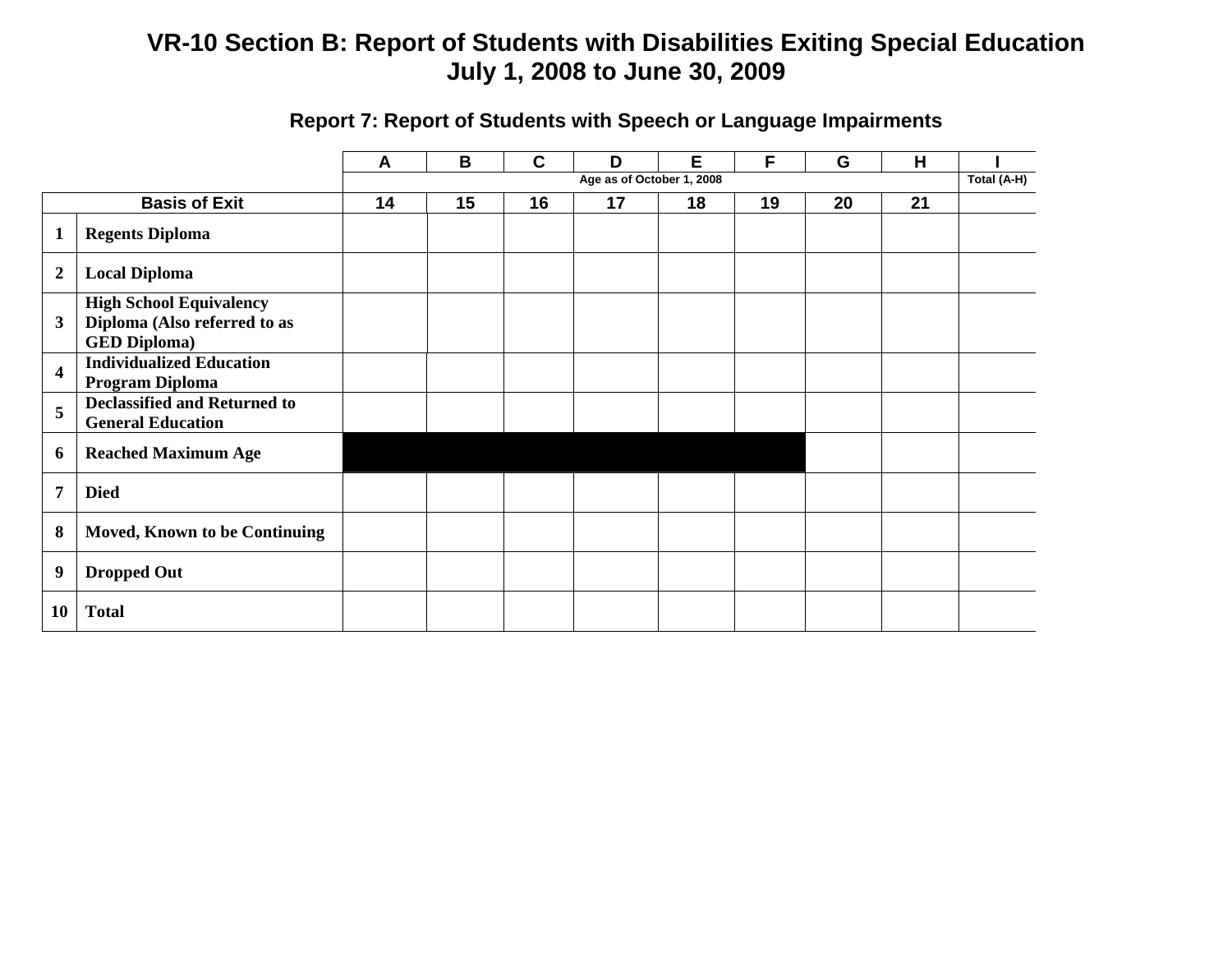|                         |                                                                                       | A  | B  | $\mathbf C$ | D                         | E  | F  | G  | H  |             |
|-------------------------|---------------------------------------------------------------------------------------|----|----|-------------|---------------------------|----|----|----|----|-------------|
|                         |                                                                                       |    |    |             | Age as of October 1, 2008 |    |    |    |    | Total (A-H) |
|                         | <b>Basis of Exit</b>                                                                  | 14 | 15 | 16          | 17                        | 18 | 19 | 20 | 21 |             |
| 1                       | <b>Regents Diploma</b>                                                                |    |    |             |                           |    |    |    |    |             |
| $\boldsymbol{2}$        | <b>Local Diploma</b>                                                                  |    |    |             |                           |    |    |    |    |             |
| 3                       | <b>High School Equivalency</b><br>Diploma (Also referred to as<br><b>GED Diploma)</b> |    |    |             |                           |    |    |    |    |             |
| $\overline{\mathbf{4}}$ | <b>Individualized Education</b><br>Program Diploma                                    |    |    |             |                           |    |    |    |    |             |
| 5                       | <b>Declassified and Returned to</b><br><b>General Education</b>                       |    |    |             |                           |    |    |    |    |             |
| 6                       | <b>Reached Maximum Age</b>                                                            |    |    |             |                           |    |    |    |    |             |
| 7                       | <b>Died</b>                                                                           |    |    |             |                           |    |    |    |    |             |
| 8                       | <b>Moved, Known to be Continuing</b>                                                  |    |    |             |                           |    |    |    |    |             |
| $\boldsymbol{9}$        | <b>Dropped Out</b>                                                                    |    |    |             |                           |    |    |    |    |             |
| <b>10</b>               | <b>Total</b>                                                                          |    |    |             |                           |    |    |    |    |             |

### **Report 8: Report of Students with Visual Impairments (includes Blindness)**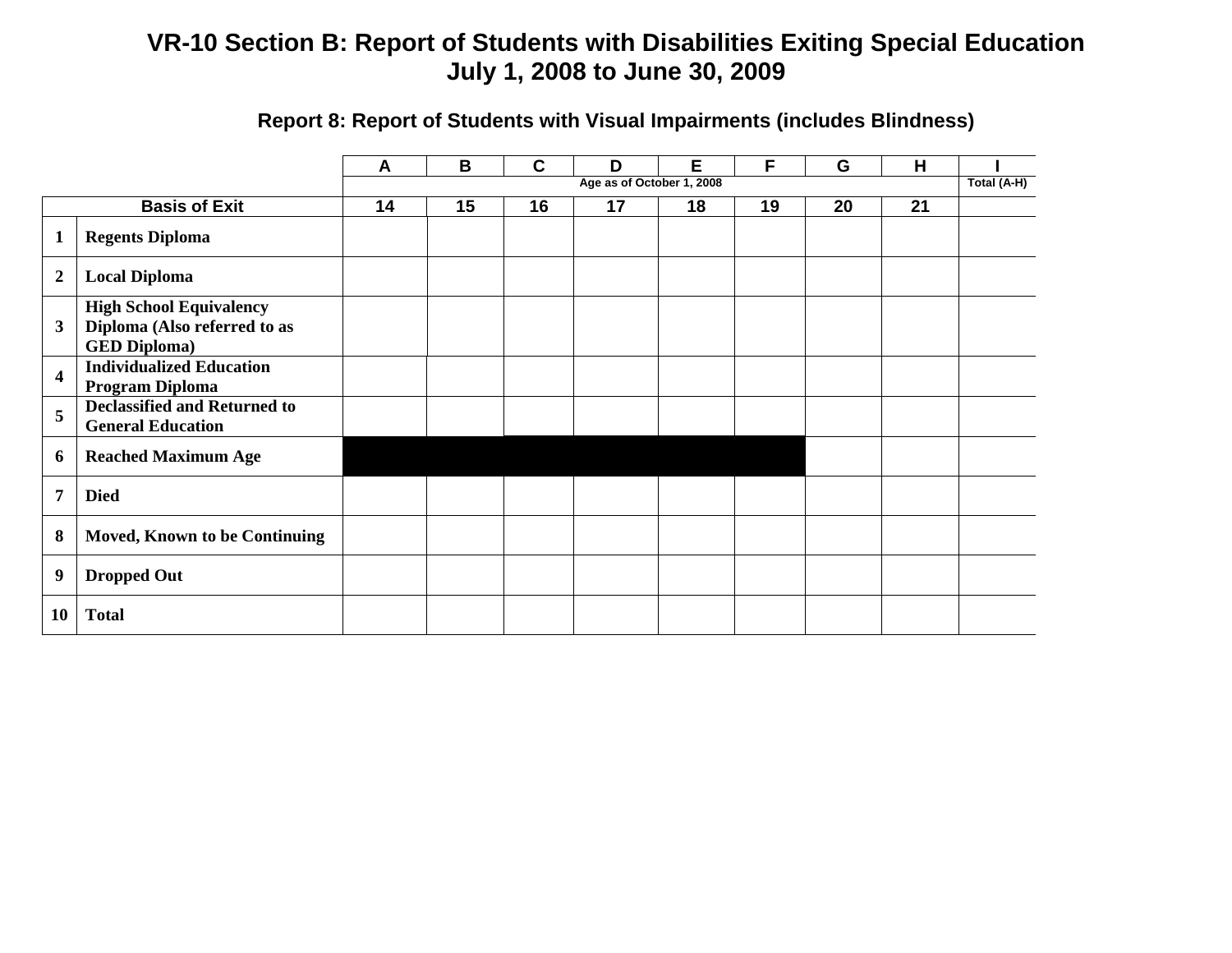|                         |                                                                                       | E<br>H<br>B<br>C<br>F<br>G<br>D<br>A |    |    |                           |    |    |    |    |             |
|-------------------------|---------------------------------------------------------------------------------------|--------------------------------------|----|----|---------------------------|----|----|----|----|-------------|
|                         |                                                                                       |                                      |    |    | Age as of October 1, 2008 |    |    |    |    | Total (A-H) |
|                         | <b>Basis of Exit</b>                                                                  | 14                                   | 15 | 16 | 17                        | 18 | 19 | 20 | 21 |             |
| $\mathbf{1}$            | <b>Regents Diploma</b>                                                                |                                      |    |    |                           |    |    |    |    |             |
| $\overline{2}$          | <b>Local Diploma</b>                                                                  |                                      |    |    |                           |    |    |    |    |             |
| 3                       | <b>High School Equivalency</b><br>Diploma (Also referred to as<br><b>GED Diploma)</b> |                                      |    |    |                           |    |    |    |    |             |
| $\overline{\mathbf{4}}$ | <b>Individualized Education</b><br><b>Program Diploma</b>                             |                                      |    |    |                           |    |    |    |    |             |
| 5                       | <b>Declassified and Returned to</b><br><b>General Education</b>                       |                                      |    |    |                           |    |    |    |    |             |
| 6                       | <b>Reached Maximum Age</b>                                                            |                                      |    |    |                           |    |    |    |    |             |
| $\overline{7}$          | <b>Died</b>                                                                           |                                      |    |    |                           |    |    |    |    |             |
| 8                       | <b>Moved, Known to be Continuing</b>                                                  |                                      |    |    |                           |    |    |    |    |             |
| $\boldsymbol{9}$        | <b>Dropped Out</b>                                                                    |                                      |    |    |                           |    |    |    |    |             |
| 10                      | <b>Total</b>                                                                          |                                      |    |    |                           |    |    |    |    |             |

### **Report 9: Report of Students with Orthopedic Impairments**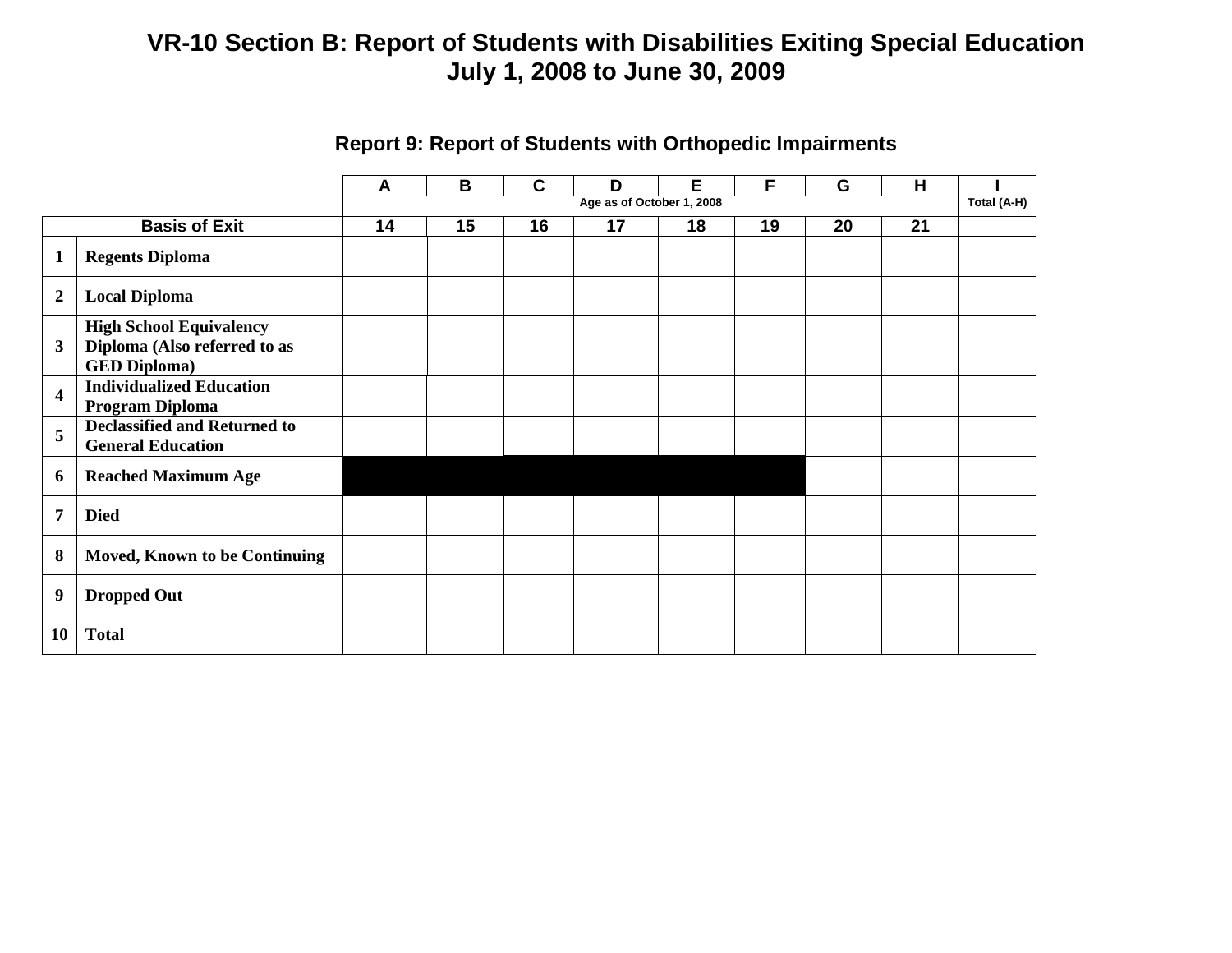|                         |                                                                                       | $\mathbf{A}$ | B  | C  | D                         | Е  | F  | G  | н  |             |
|-------------------------|---------------------------------------------------------------------------------------|--------------|----|----|---------------------------|----|----|----|----|-------------|
|                         |                                                                                       |              |    |    | Age as of October 1, 2008 |    |    |    |    | Total (A-H) |
|                         | <b>Basis of Exit</b>                                                                  | 14           | 15 | 16 | 17                        | 18 | 19 | 20 | 21 |             |
| $\mathbf{1}$            | <b>Regents Diploma</b>                                                                |              |    |    |                           |    |    |    |    |             |
| $\overline{2}$          | <b>Local Diploma</b>                                                                  |              |    |    |                           |    |    |    |    |             |
| $\mathbf{3}$            | <b>High School Equivalency</b><br>Diploma (Also referred to as<br><b>GED Diploma)</b> |              |    |    |                           |    |    |    |    |             |
| $\overline{\mathbf{4}}$ | <b>Individualized Education</b><br>Program Diploma                                    |              |    |    |                           |    |    |    |    |             |
| 5                       | <b>Declassified and Returned to</b><br><b>General Education</b>                       |              |    |    |                           |    |    |    |    |             |
| 6                       | <b>Reached Maximum Age</b>                                                            |              |    |    |                           |    |    |    |    |             |
| $\overline{7}$          | <b>Died</b>                                                                           |              |    |    |                           |    |    |    |    |             |
| 8                       | <b>Moved, Known to be Continuing</b>                                                  |              |    |    |                           |    |    |    |    |             |
| 9                       | <b>Dropped Out</b>                                                                    |              |    |    |                           |    |    |    |    |             |
| <b>10</b>               | <b>Total</b>                                                                          |              |    |    |                           |    |    |    |    |             |

# **Report 10: Report of Students with Other Health Impairments**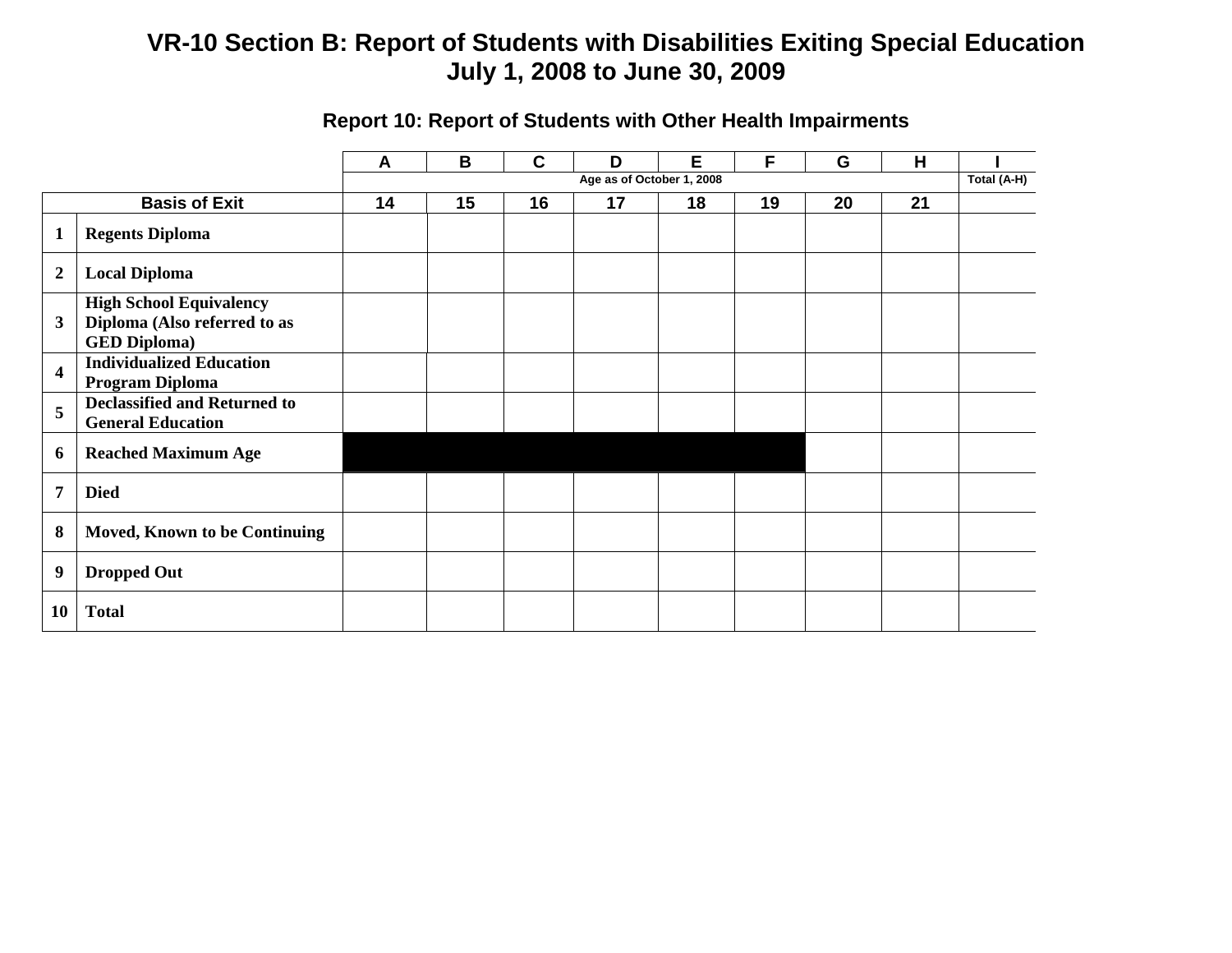|                         |                                                                                       | A                         | B  | C  | D  | E  | F           | G  | н  |  |
|-------------------------|---------------------------------------------------------------------------------------|---------------------------|----|----|----|----|-------------|----|----|--|
|                         |                                                                                       | Age as of October 1, 2008 |    |    |    |    | Total (A-H) |    |    |  |
|                         | <b>Basis of Exit</b>                                                                  | 14                        | 15 | 16 | 17 | 18 | 19          | 20 | 21 |  |
| $\mathbf{1}$            | <b>Regents Diploma</b>                                                                |                           |    |    |    |    |             |    |    |  |
| $\overline{2}$          | <b>Local Diploma</b>                                                                  |                           |    |    |    |    |             |    |    |  |
| $\mathbf{3}$            | <b>High School Equivalency</b><br>Diploma (Also referred to as<br><b>GED Diploma)</b> |                           |    |    |    |    |             |    |    |  |
| $\overline{\mathbf{4}}$ | <b>Individualized Education</b><br>Program Diploma                                    |                           |    |    |    |    |             |    |    |  |
| 5                       | <b>Declassified and Returned to</b><br><b>General Education</b>                       |                           |    |    |    |    |             |    |    |  |
| 6                       | <b>Reached Maximum Age</b>                                                            |                           |    |    |    |    |             |    |    |  |
| 7                       | <b>Died</b>                                                                           |                           |    |    |    |    |             |    |    |  |
| 8                       | Moved, Known to be Continuing                                                         |                           |    |    |    |    |             |    |    |  |
| $\boldsymbol{9}$        | <b>Dropped Out</b>                                                                    |                           |    |    |    |    |             |    |    |  |
| 10                      | <b>Total</b>                                                                          |                           |    |    |    |    |             |    |    |  |

### **Report 11: Report of Students with Multiple Disabilities**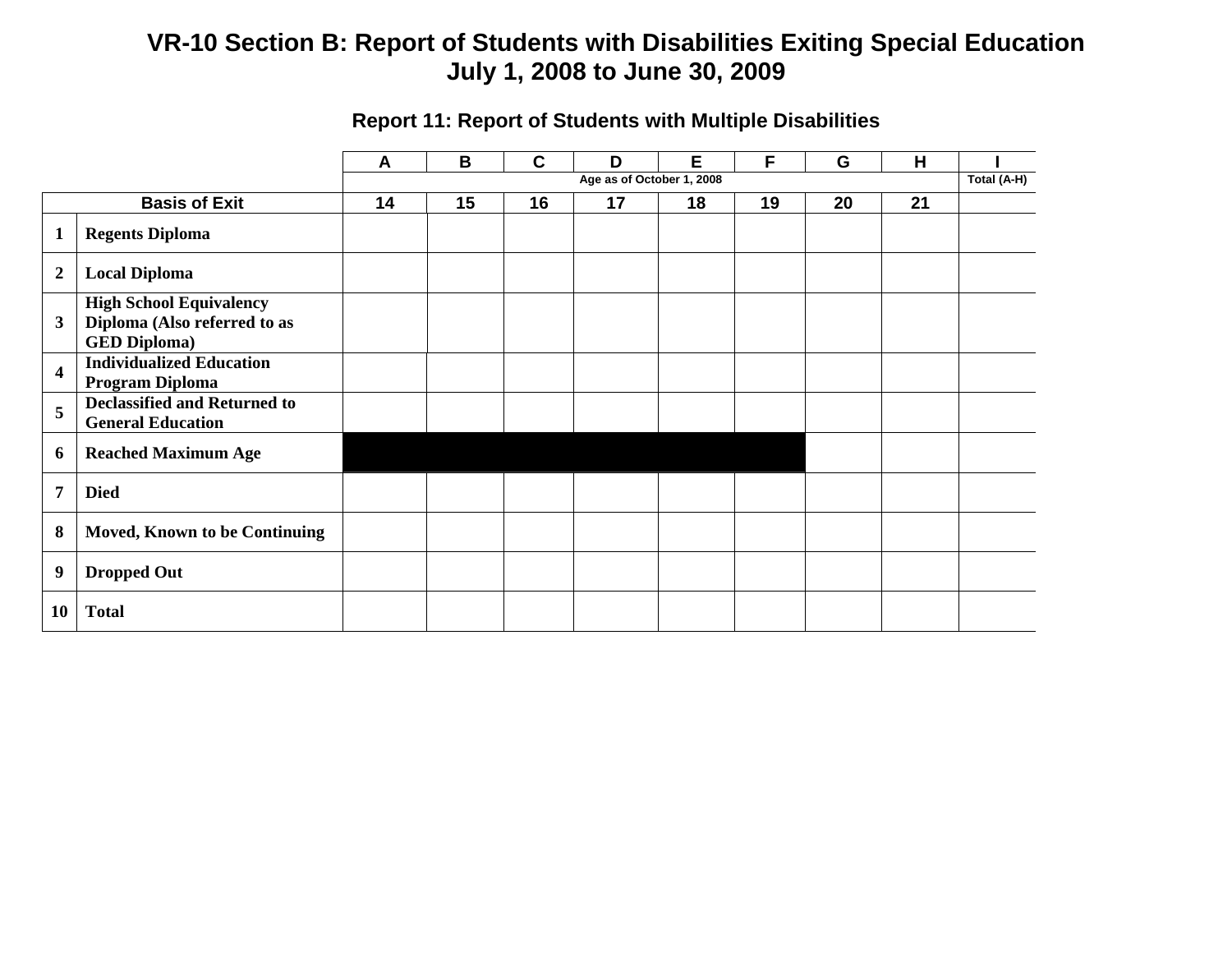|                         |                                                                                       | A  | B  | C  | D  | Е  | F  | G           | H  |  |
|-------------------------|---------------------------------------------------------------------------------------|----|----|----|----|----|----|-------------|----|--|
|                         |                                                                                       |    |    |    |    |    |    | Total (A-H) |    |  |
|                         | <b>Basis of Exit</b>                                                                  | 14 | 15 | 16 | 17 | 18 | 19 | 20          | 21 |  |
| $\mathbf{1}$            | <b>Regents Diploma</b>                                                                |    |    |    |    |    |    |             |    |  |
| $\boldsymbol{2}$        | <b>Local Diploma</b>                                                                  |    |    |    |    |    |    |             |    |  |
| 3                       | <b>High School Equivalency</b><br>Diploma (Also referred to as<br><b>GED Diploma)</b> |    |    |    |    |    |    |             |    |  |
| $\overline{\mathbf{4}}$ | <b>Individualized Education</b><br>Program Diploma                                    |    |    |    |    |    |    |             |    |  |
| 5                       | <b>Declassified and Returned to</b><br><b>General Education</b>                       |    |    |    |    |    |    |             |    |  |
| 6                       | <b>Reached Maximum Age</b>                                                            |    |    |    |    |    |    |             |    |  |
| $\overline{7}$          | <b>Died</b>                                                                           |    |    |    |    |    |    |             |    |  |
| 8                       | Moved, Known to be Continuing                                                         |    |    |    |    |    |    |             |    |  |
| $\boldsymbol{9}$        | <b>Dropped Out</b>                                                                    |    |    |    |    |    |    |             |    |  |
| 10                      | <b>Total</b>                                                                          |    |    |    |    |    |    |             |    |  |

### **Report 12: Report of Students with Deaf-Blindness**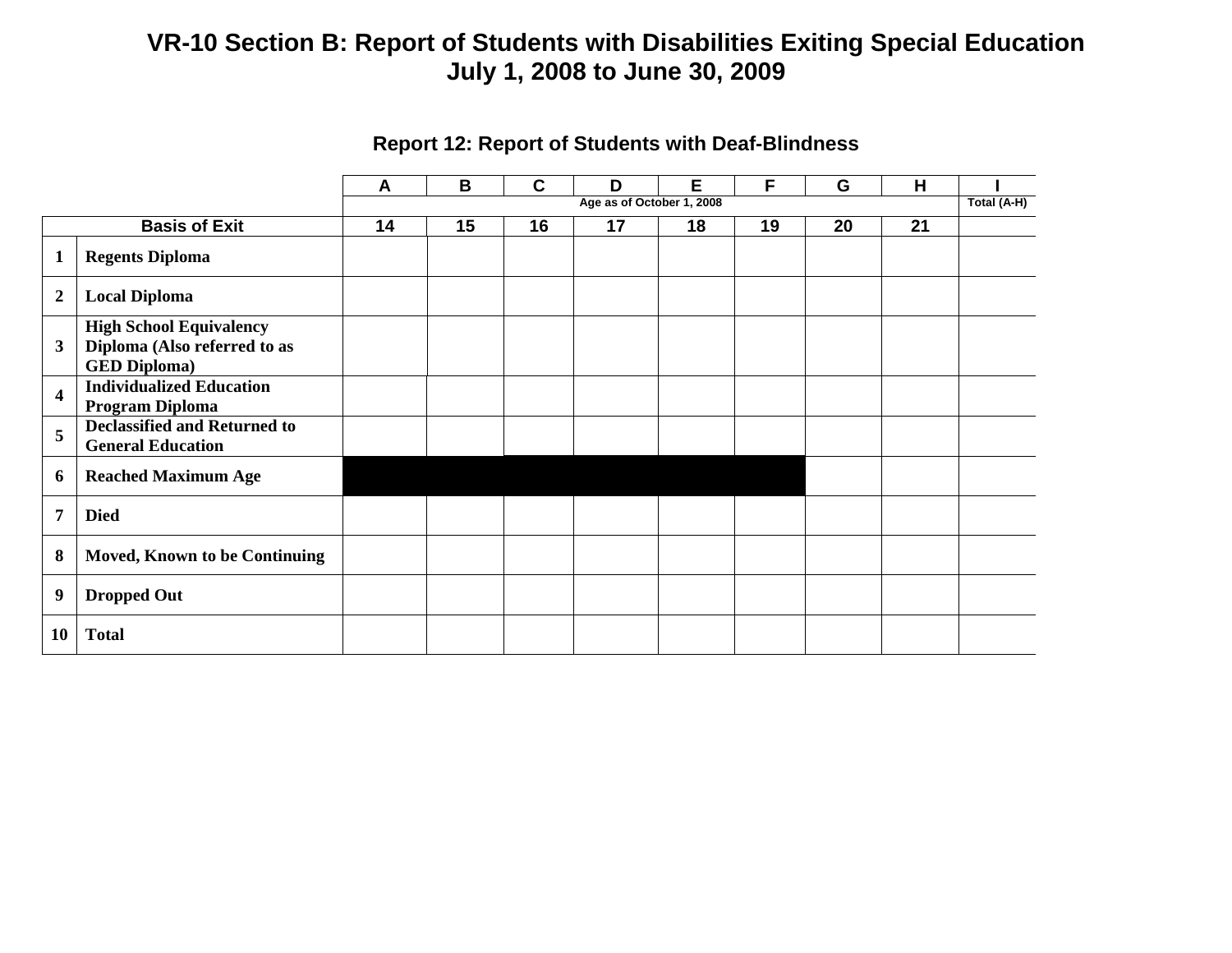|                         |                                                                                       | A  | B                         | $\mathbf c$ | D  | Е  | F  | G  | н  | Total (A-H) |
|-------------------------|---------------------------------------------------------------------------------------|----|---------------------------|-------------|----|----|----|----|----|-------------|
|                         |                                                                                       |    | Age as of October 1, 2008 |             |    |    |    |    |    |             |
|                         | <b>Basis of Exit</b>                                                                  | 14 | 15                        | 16          | 17 | 18 | 19 | 20 | 21 |             |
| 1                       | <b>Regents Diploma</b>                                                                |    |                           |             |    |    |    |    |    |             |
| $\overline{2}$          | <b>Local Diploma</b>                                                                  |    |                           |             |    |    |    |    |    |             |
| 3                       | <b>High School Equivalency</b><br>Diploma (Also referred to as<br><b>GED Diploma)</b> |    |                           |             |    |    |    |    |    |             |
| $\overline{\mathbf{4}}$ | <b>Individualized Education</b><br>Program Diploma                                    |    |                           |             |    |    |    |    |    |             |
| 5                       | <b>Declassified and Returned to</b><br><b>General Education</b>                       |    |                           |             |    |    |    |    |    |             |
| 6                       | <b>Reached Maximum Age</b>                                                            |    |                           |             |    |    |    |    |    |             |
| $\overline{7}$          | <b>Died</b>                                                                           |    |                           |             |    |    |    |    |    |             |
| 8                       | <b>Moved, Known to be Continuing</b>                                                  |    |                           |             |    |    |    |    |    |             |
| $\boldsymbol{9}$        | <b>Dropped Out</b>                                                                    |    |                           |             |    |    |    |    |    |             |
| 10                      | <b>Total</b>                                                                          |    |                           |             |    |    |    |    |    |             |

### **Report 13: Report of Students with Traumatic Brain Injury**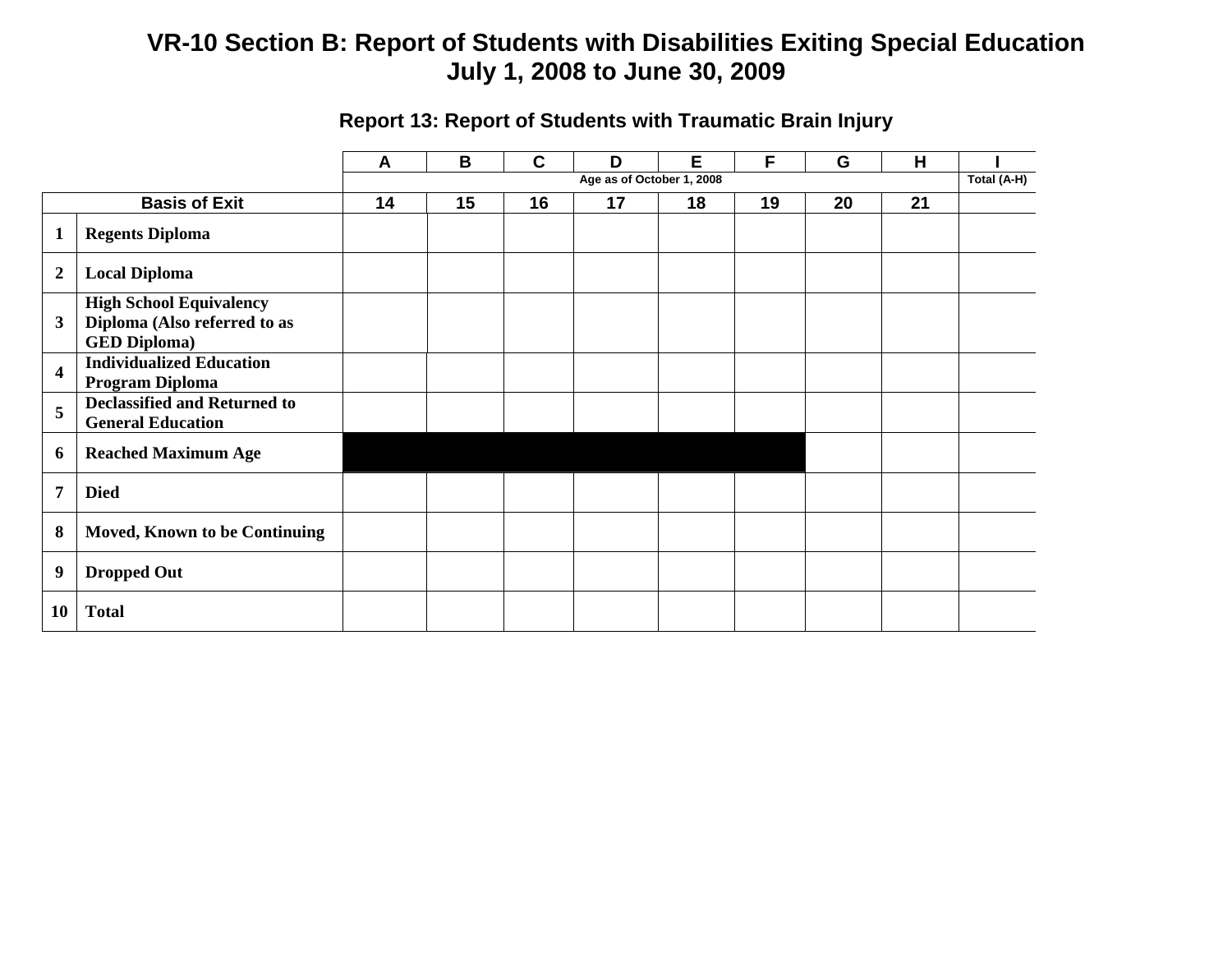|                         |                                                                                       | A  | B  | C  | D  | E           | F                                                                        | G                                                                   | H  |  | J | K |
|-------------------------|---------------------------------------------------------------------------------------|----|----|----|----|-------------|--------------------------------------------------------------------------|---------------------------------------------------------------------|----|--|---|---|
|                         |                                                                                       |    |    |    |    | Total (A-H) | <b>Total from</b><br>2007-08<br><b>School Year</b><br><b>VR10 Report</b> | Percent<br>Discrepancy<br><b>Between</b><br>2008-09 and<br>2007-08* |    |  |   |   |
|                         | <b>Basis of Exit</b>                                                                  | 14 | 15 | 16 | 17 | 18          | 19                                                                       | 20                                                                  | 21 |  |   |   |
| $\mathbf 1$             | <b>Regents Diploma</b>                                                                |    |    |    |    |             |                                                                          |                                                                     |    |  |   |   |
| $\boldsymbol{2}$        | <b>Local Diploma</b>                                                                  |    |    |    |    |             |                                                                          |                                                                     |    |  |   |   |
| 3                       | <b>High School Equivalency</b><br>Diploma (Also referred to as<br><b>GED Diploma)</b> |    |    |    |    |             |                                                                          |                                                                     |    |  |   |   |
| $\overline{\mathbf{4}}$ | <b>Individualized Education</b><br><b>Program Diploma</b>                             |    |    |    |    |             |                                                                          |                                                                     |    |  |   |   |
| 5                       | <b>Declassified and Returned to</b><br><b>General Education</b>                       |    |    |    |    |             |                                                                          |                                                                     |    |  |   |   |
| 6                       | <b>Reached Maximum Age</b>                                                            |    |    |    |    |             |                                                                          |                                                                     |    |  |   |   |
| $\overline{7}$          | <b>Died</b>                                                                           |    |    |    |    |             |                                                                          |                                                                     |    |  |   |   |
| 8                       | <b>Moved, Known to be Continuing</b>                                                  |    |    |    |    |             |                                                                          |                                                                     |    |  |   |   |
| 9                       | <b>Dropped Out</b>                                                                    |    |    |    |    |             |                                                                          |                                                                     |    |  |   |   |
| <b>10</b>               | <b>Total</b>                                                                          |    |    |    |    |             |                                                                          |                                                                     |    |  |   |   |

### *Report 14: Summary Report of All Disabilities*

\*Discrepancies of plus or minus 10 students and 10 percent between 2008-09 and 2007-08 data are identified with an asterisk in Column K. Each identified discrepancy in Column K will require an explanation after data are certified.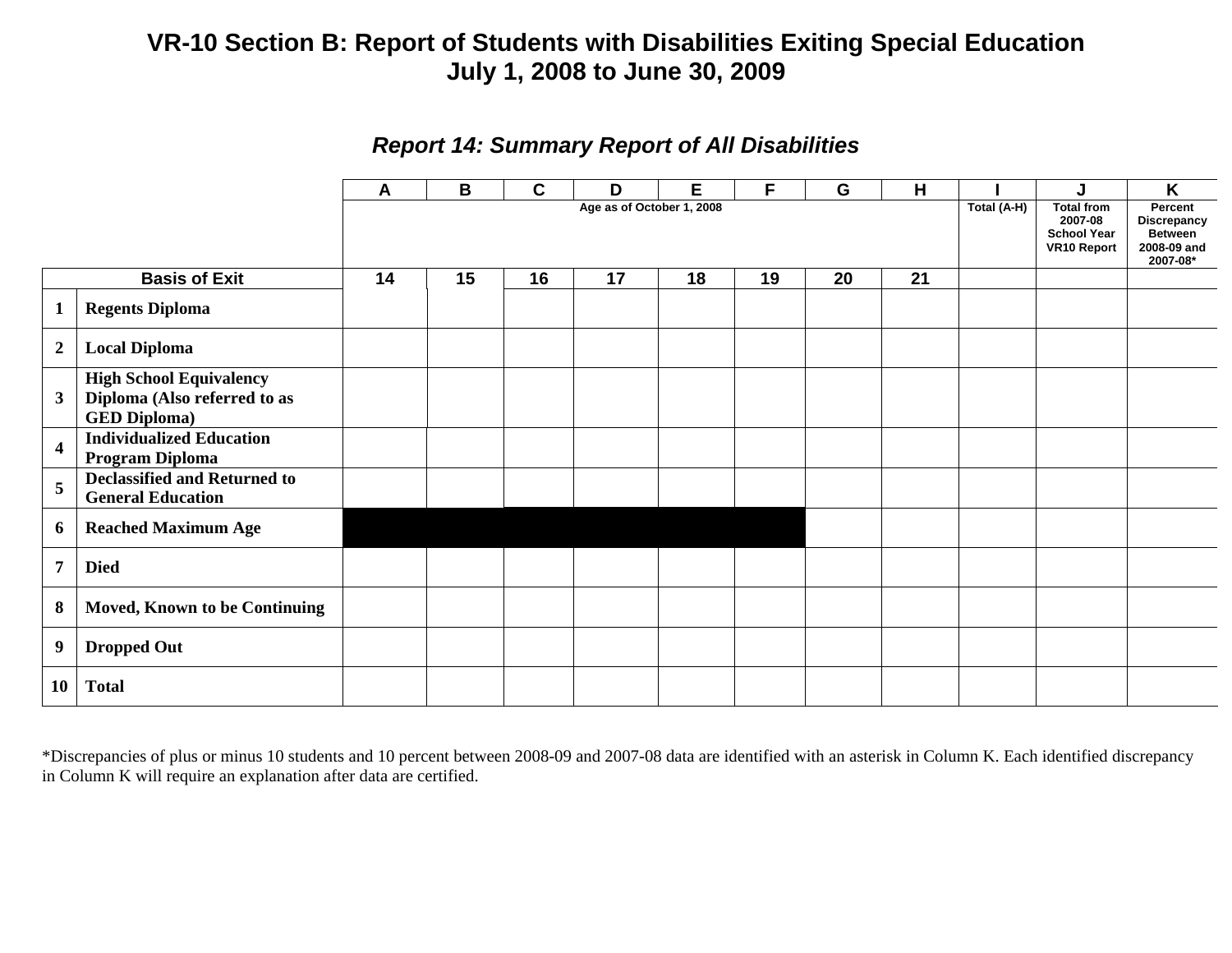### *Report 15A: Summary Report of All Students By Race/Ethnicity*

|                         |                                                                      | A                                   | $\mathbf B$               | $\mathbf C$                          | D                                        | E                                    | F                                              | G                |
|-------------------------|----------------------------------------------------------------------|-------------------------------------|---------------------------|--------------------------------------|------------------------------------------|--------------------------------------|------------------------------------------------|------------------|
|                         |                                                                      |                                     |                           |                                      |                                          |                                      |                                                |                  |
|                         | <b>Basis of Exit</b>                                                 | Indian/Alaska<br>Native<br>American | Asian/Pacific<br>Islander | Black (not of<br>Hispanic<br>origin) | $\rm \overline{o}$<br>Hispanic<br>Latino | White (not of<br>Hispanic<br>origin) | Multi-Racial<br>Hispanic<br>origin)<br>(not of | Total by<br>Race |
| 1                       | <b>Regents Diploma</b>                                               |                                     |                           |                                      |                                          |                                      |                                                |                  |
| $\overline{2}$          | <b>Local Diploma</b>                                                 |                                     |                           |                                      |                                          |                                      |                                                |                  |
| $\overline{\mathbf{3}}$ | High School Equivalency Diploma (Also<br>referred to as GED Diploma) |                                     |                           |                                      |                                          |                                      |                                                |                  |
| 4                       | <b>Individualized Education Program Diploma</b>                      |                                     |                           |                                      |                                          |                                      |                                                |                  |
| 5                       | <b>Declassified and Returned to General</b><br><b>Education</b>      |                                     |                           |                                      |                                          |                                      |                                                |                  |
| 6                       | <b>Reached Maximum Age</b>                                           |                                     |                           |                                      |                                          |                                      |                                                |                  |
| $\overline{7}$          | <b>Died</b>                                                          |                                     |                           |                                      |                                          |                                      |                                                |                  |
| 8                       | <b>Moved, Known to be Continuing</b>                                 |                                     |                           |                                      |                                          |                                      |                                                |                  |
| 9                       | <b>Dropped Out</b>                                                   |                                     |                           |                                      |                                          |                                      |                                                |                  |
| <b>10</b>               | <b>Total</b>                                                         |                                     |                           |                                      |                                          |                                      |                                                |                  |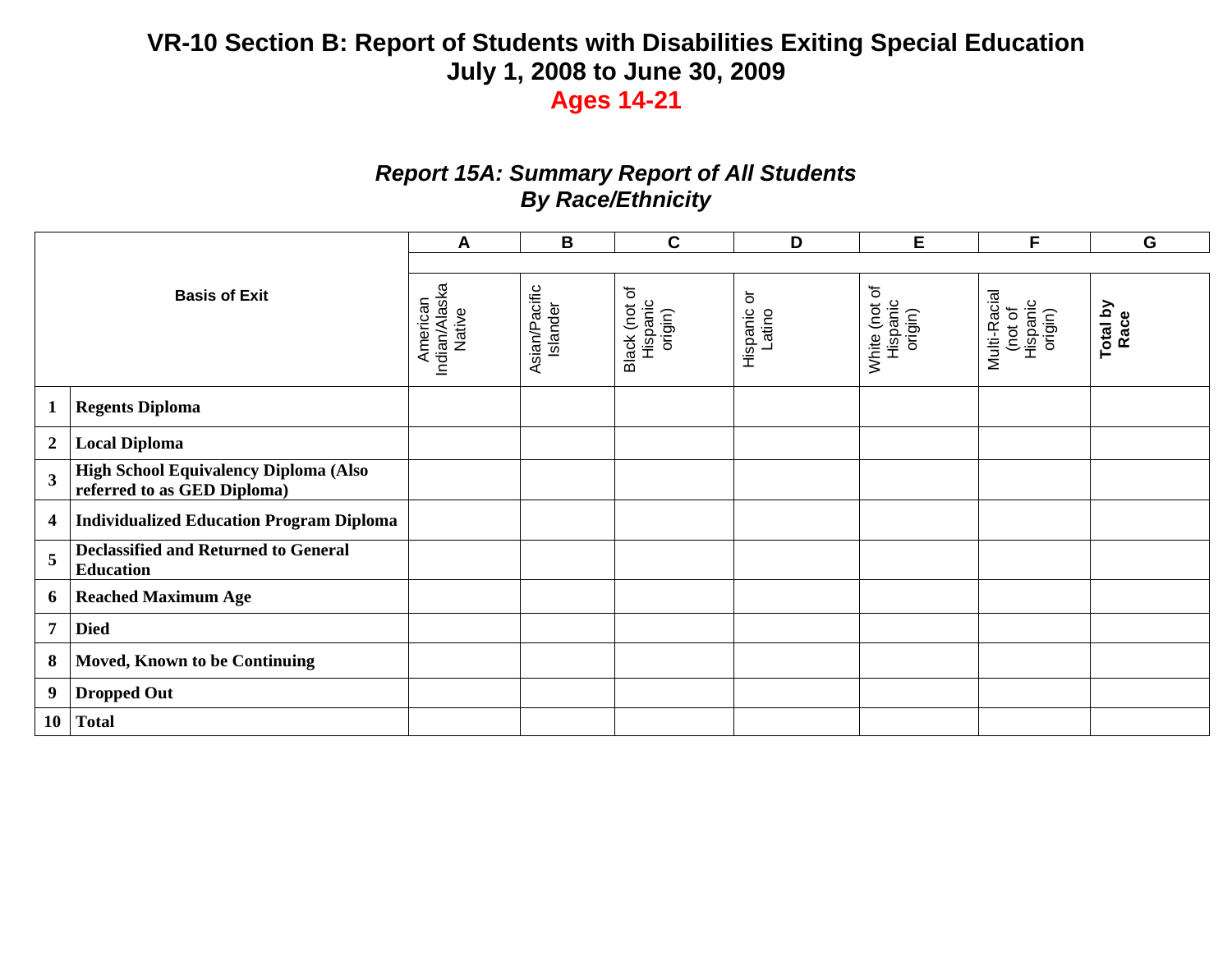### *Report 15B: Summary Report of All Students By Gender and Limited English Proficient Status*

|                         |                                                                                       | A    | B      | $\mathbf C$               | D                                 | E        | F                                    |  |  |  |
|-------------------------|---------------------------------------------------------------------------------------|------|--------|---------------------------|-----------------------------------|----------|--------------------------------------|--|--|--|
|                         |                                                                                       |      | Gender |                           | <b>Limited English Proficient</b> |          |                                      |  |  |  |
| <b>Basis of Exit</b>    |                                                                                       | Male | Female | <b>Total by</b><br>Gender | LEP - Yes                         | LEP - No | <b>Total by LEP</b><br><b>Status</b> |  |  |  |
| $\mathbf{1}$            | <b>Regents Diploma</b>                                                                |      |        |                           |                                   |          |                                      |  |  |  |
| $\overline{2}$          | <b>Local Diploma</b>                                                                  |      |        |                           |                                   |          |                                      |  |  |  |
| 3                       | <b>High School Equivalency</b><br>Diploma (Also referred to as<br><b>GED Diploma)</b> |      |        |                           |                                   |          |                                      |  |  |  |
| $\overline{\mathbf{4}}$ | <b>Individualized Education</b><br><b>Program Diploma</b>                             |      |        |                           |                                   |          |                                      |  |  |  |
| 5                       | <b>Declassified and Returned to</b><br><b>General Education</b>                       |      |        |                           |                                   |          |                                      |  |  |  |
| 6                       | <b>Reached Maximum Age</b>                                                            |      |        |                           |                                   |          |                                      |  |  |  |
| $\overline{7}$          | <b>Died</b>                                                                           |      |        |                           |                                   |          |                                      |  |  |  |
| 8                       | Moved, Known to be<br><b>Continuing</b>                                               |      |        |                           |                                   |          |                                      |  |  |  |
| 9                       | <b>Dropped Out</b>                                                                    |      |        |                           |                                   |          |                                      |  |  |  |
| 10                      | <b>Total</b>                                                                          |      |        |                           |                                   |          |                                      |  |  |  |